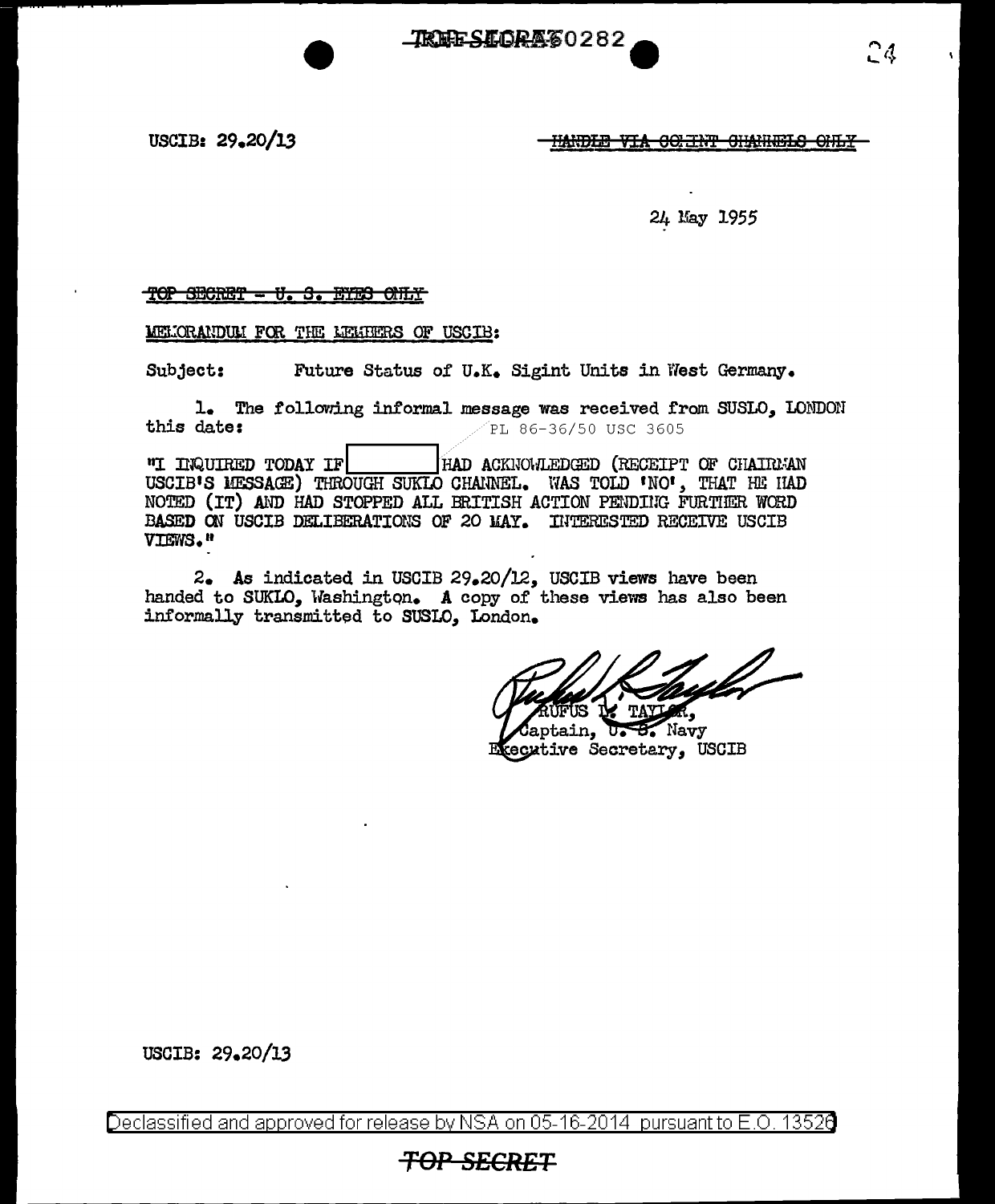SUBAAX610-282

USCIB: 29.20/12

HANDLE VIA COMINT CHANNELS

24 May 1955

#### TOP SECRET

..

### MEMORANDUM FOR THE MEMBERS OF USCIB:

Subject: Future Status of U.K. Sigint Units in West Germany.

Pursuant to USCIB decision at the 115th Meeting the enclosed reply to LSIB<sup>1</sup> s proposals on the above subject has received unanimous approval of the members, and has been transmitted to the Senior U.K. Liaison Officer, Washington.

**TOP SECRET** 

Navy n, Executive Secretary, USCIB

Enclosure Copy of CIB 000132 dtd 24 May *55* 

USCIB: 29.20/12

<u>HANDIE VIA OCMINT OHANNELS</u> <del>one i</del>  $24$